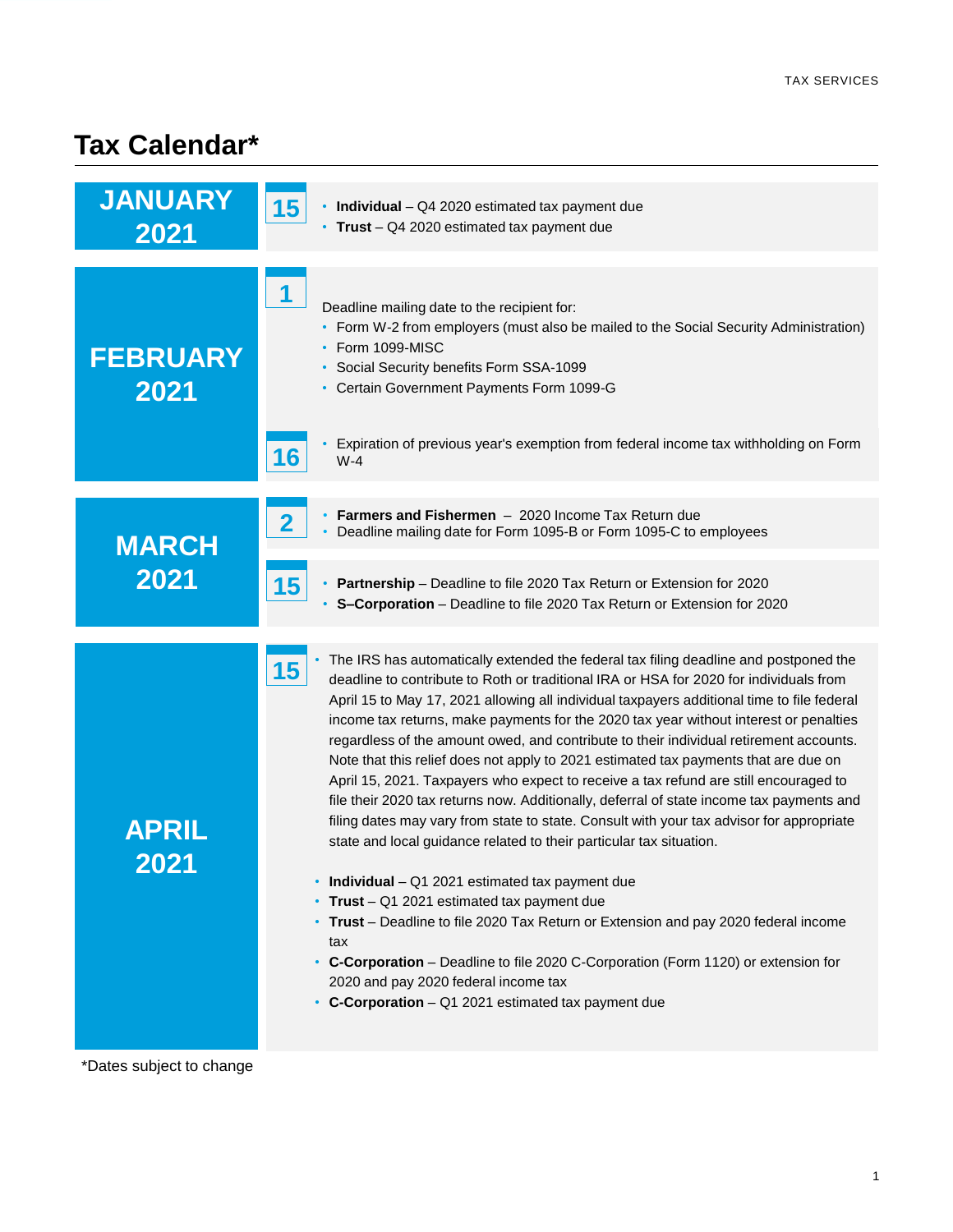## **Tax Calendar\***

| <b>May</b><br>2021       | 17<br>The IRS issued Notice 2021-59 and Notice 2021-67 announcing that the IRS<br>automatically extended the federal tax filing deadline and postponed the deadline to<br>contribute to Roth or traditional IRA or HSA for 2020 for individuals from April 15 to May<br>17, 2021 allowing all individual taxpayers additional time to file federal income tax returns,<br>make payments for the 2020 tax year without interest or penalties regardless of the<br>amount owed, and contribute to their individual retirement accounts.<br>• Individual - Deadline to file 2020 Tax Return (Form 1040) or Extension for 2020 and<br>pay 2020 federal income tax<br>• Individual – Deadline to contribute to Roth or traditional IRA or HSA for 2020 |
|--------------------------|---------------------------------------------------------------------------------------------------------------------------------------------------------------------------------------------------------------------------------------------------------------------------------------------------------------------------------------------------------------------------------------------------------------------------------------------------------------------------------------------------------------------------------------------------------------------------------------------------------------------------------------------------------------------------------------------------------------------------------------------------|
| <b>June</b><br>2021      | 15<br>• Individual - Q2 2021 estimated tax return payment due<br>• Individual - Deadline to file 2020 Tax Return (Form 1040) or extension for 2020 and<br>pay 2020 federal income tax for an U.S. citizen or resident alien living and working (or<br>on military duty) outside the United States and Puerto Rico<br>• Trust - Q2 2021 estimated tax return payment due<br>• C-Corporation - Q2 2021 estimated tax payment due                                                                                                                                                                                                                                                                                                                    |
| <b>July</b><br>2021      | • No Notable Dates                                                                                                                                                                                                                                                                                                                                                                                                                                                                                                                                                                                                                                                                                                                                |
| <b>August</b><br>2021    | Employee Benefit Plan - Deadline for calendar year plans to file 2020 Form 5500 or<br>$\overline{\mathbf{2}}$<br>Extension for 2020                                                                                                                                                                                                                                                                                                                                                                                                                                                                                                                                                                                                               |
| <b>September</b><br>2021 | $\cdot$ Individual - Q3 2021 estimated tax payment due<br>15<br>• Trust - Q3 2021 estimated tax payment due<br>• C-Corporation - Q3 2021 estimated tax payment due<br>• Partnership - Final deadline to file 2020 Tax Return (if extension timely filed)<br>• S-Corporation - Final deadline to file 2020 Tax Return (if extension timely filed)<br>30<br>• Trust - Final deadline to file 2020 Tax Return (if extension timely filed)                                                                                                                                                                                                                                                                                                            |

\*Dates subject to change